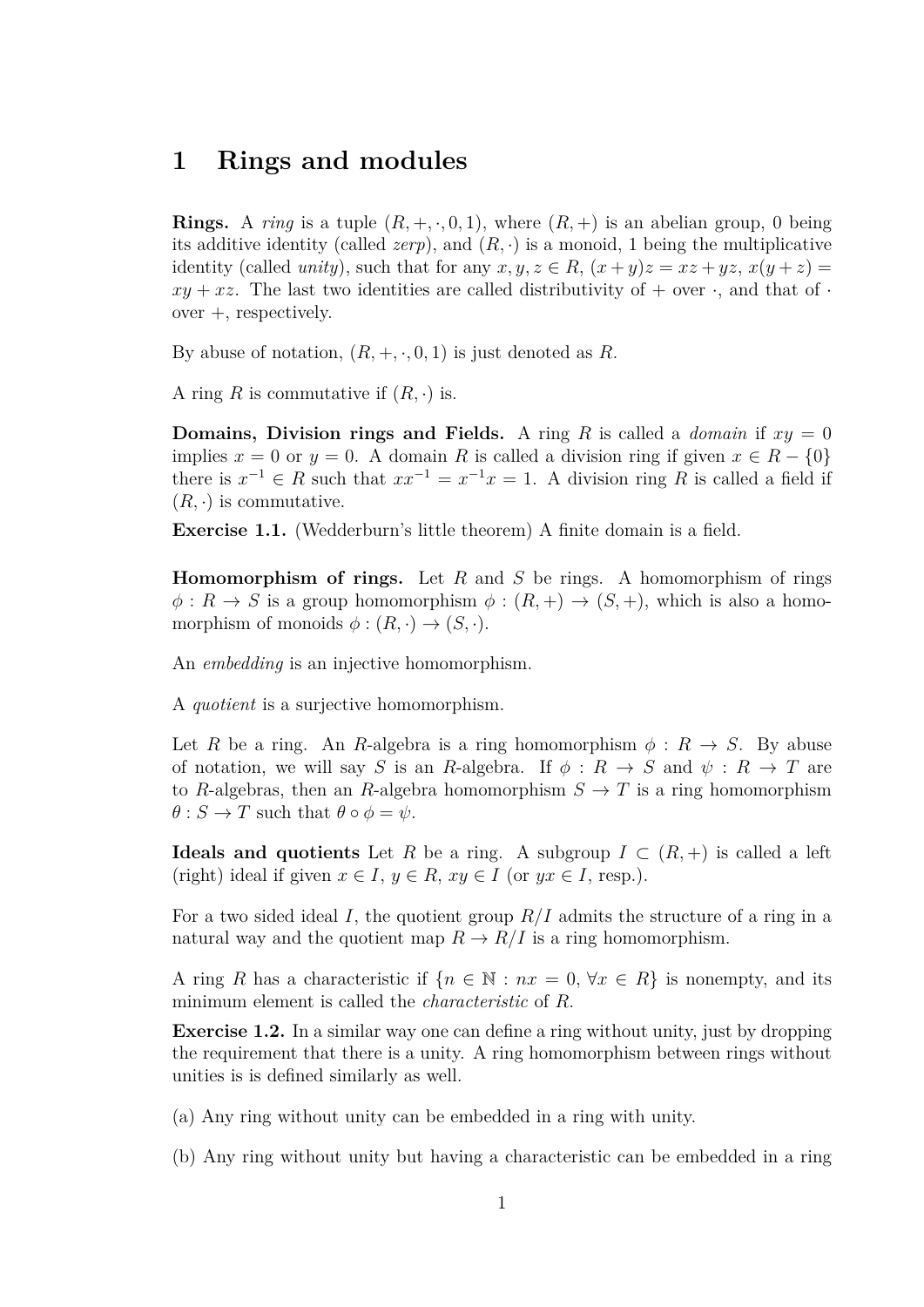with unity of the same characteristic.

**Example 1.1.** (a) Let *R* be a ring. Then  $M_n(R)$  is the *R*-algebra of  $n \times n$ -matrices. (b) The real quaternions. Let  $A = M_2(\mathbb{C})$ . The subset of elements of the form

$$
\left(\begin{array}{cc}z & w\\-\overline{w} & \overline{z}\end{array}\right)
$$

forms a subring  $H$ . An R-basis of  $H$  is given by  $1, i, j, k$ , where 1 stands for the identity matrix, and the other elements are defined in such a way that  $a + bi + cj + dk$ corresponds to the matrix

$$
\left(\begin{array}{cc} a+b\sqrt{-1} & c+d\sqrt{-1} \\ -c+d\sqrt{-1} & a-b\sqrt{-1} \end{array}\right)
$$

Verify that  $i^2 = j^2 = k^2 = -1$ ,  $ij = -ji = k$ ,  $jk = -kj = i$ ,  $ki = -ik = j$ . The ring H is a division algebra, and is non-commutative.

(c) The group ring. Let *R* be a ring and *G* a finite group. Let *R*[*G*] be the set of maps  $a: G \to R$ . Note that these maps correspond to formal sums of the form

$$
\sum_{g \in G} a(g)g, \ a_g \in R.
$$

We define addition and multiplication as follows. If  $a, b \in R[G]$  then

$$
(a+b)(g) = a(g) + b(g),
$$

$$
(ab)(g) = \sum_{xy=g} a(x)b(y) = \sum_{z \in G} a(z)b(z^{-1}g).
$$

The zero is given by  $0(g) \equiv 0$ , the unity is given by  $1(e_G) = 1$  and  $1(g) = 0$  for  $g \neq e_G$ . Note that  $R[G]$  is naturally an *R*-algebra.

- **Exercise 1.3.**  $*(a)$  Is there any finite group G such that H is isomorphic as an  $\mathbb{R}$ -algebra to  $\mathbb{R}[G]$ ?
	- (b) Let *R* be a ring. Then there is a canonical isomorphism of *R*-algebras

$$
R[x]/(x^{n}-1) \to R[\mathbb{Z}/n\mathbb{Z}].
$$

(c) The real quaternions  $\mathbb H$  and  $M_2(\mathbb R)$  both are R-algebras and have the same underlying real vector spaces. But they are not isomorphic as R-algebras.

**The opposite ring** Let *R* be a ring. The opposite ring *Rop* has the same additive group as *R*, but a different multiplication  $\odot$ , defined by  $a \odot b = ba$ .

Note that if *R* is a commutative ring, then  $R = R^{\text{op}}$  in the sense that the multiplications are *same*.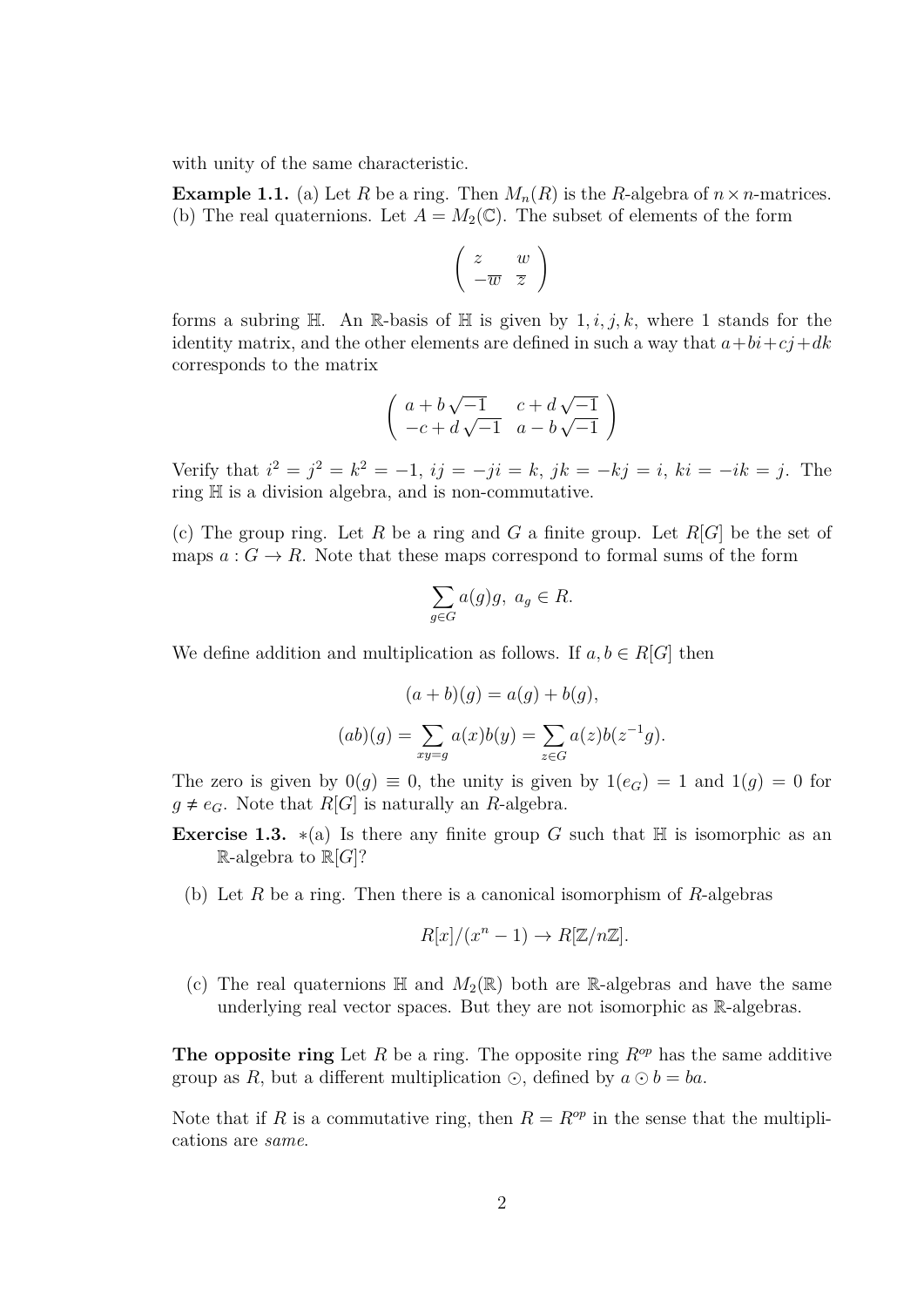- **Exercise 1.4.** (a) Let *k* be a commutative ring and  $R = M_n(k)$ . Then  $R \to R^{op}$ :  $A \mapsto {}^t A$  is an isomorphism of rings.
	- (b) Let *k* be a commutative ring, *G* a finite group, and  $R = k[G]$ . Then  $g \mapsto g^{-1}$ induces an isomorphism of rings  $R \to R^{op}$ .
	- (c) Let  $\mathbb H$  be the quaternion ring over  $\mathbb R$ . The quaternionic conjugation  $a + bi + j$  $c_j + dk \mapsto a - bi - cj - dk$  induces an isomorphism of rings  $\mathbb{H} \to \mathbb{H}^{op}$ .

However, there are rings which are not isomorphic to their opposites.

**Modules** Let *R* be a ring. A left *R*-module is an abelian group *M* together with a homomorphism of rings  $\phi: R \to \text{End}_{\mathbb{Z}}(M)$ . A right *R*-module is an abelian group *V* together with a homomorphism of rings  $\rho: R^{op} \to \text{End}_{\mathbb{Z}}(V)$ .

Let *M* be a left module, and set for  $a \in R$ ,  $m \in M$ ,  $am := \phi(a)m$ . Then the condition that  $\phi$  is a ring homomorphism is equivalent to the following:  $\forall a, b \in R$ ,  $\forall m, m' \in M$ ,  $0_R m = 0_M$ ,  $1_R m = m$ ,  $(a + b)m = ab + bm$ ,  $(ab)m = a \cdot bm$ ,  $a(m + m') = am + am'.$ 

Similarly if *V* is a right module, set for  $a \in R$ ,  $v \in V$ ,  $va := \rho(a)v$ . Then the condition that  $\rho$  is a ring homomorphism is equivalent to the following:

 $\forall a, b \in R, \forall v, v' \in V, v0_R = 0_V, v1_R = v, v(a+b) = va + vb, v(ab) = (va)b,$  $(v + v')a = va + va'.$ 

**Homomorphism of modules** Let  $R$  be a ring and  $M$ ,  $M'$  two left  $R$ -modules. A group homomorphism  $f : M \to M'$  is called an *R*-module homomorphism (also called *R*-linear) if for each  $r \in R$ ,  $m \in M$ ,  $f(rm) = rf(m)$ . Similarly for a homomorphism between two right *R*-modules.

An *R*-module isomorphism is an *R*-linear map which is a bijection. Two *R*-modules are isomorphic as *R*-modules if there is an *R*-module isomorphism between them.

**Submodules** Let *M* be an *R*-module and let  $M' \subset M$  be a subgroup. Then  $M'$  is called an *R*-submodule if for  $r \in R$ ,  $m \in M'$ , we have  $rm \in M'$ . Note that in this case,  $M'$  becomes an R-module in a natural way and the inclusion  $M' \hookrightarrow M$  is an injective *R*-module homomorphism.

- **Exercise 1.5.** (a) If *R* is a commutative ring, then a left *R*-module is automatically a right *R*-module.
	- (b) Let *R* be a ring such that there is an isomorphism of rings  $\alpha$  :  $R^{op} \to R$ . If *M* is a left *R*-module, then the composite  $R^{op} \stackrel{\alpha}{\to} R \stackrel{\phi}{\to} \text{End}_{\mathbb{Z}}(M)$  gives rise to a right module structure on *M*. Similarly, a right *R*-module structure  $\rho$  on *V* gives rise to a left module structure by composing  $\rho$  with  $\alpha^{-1}$ .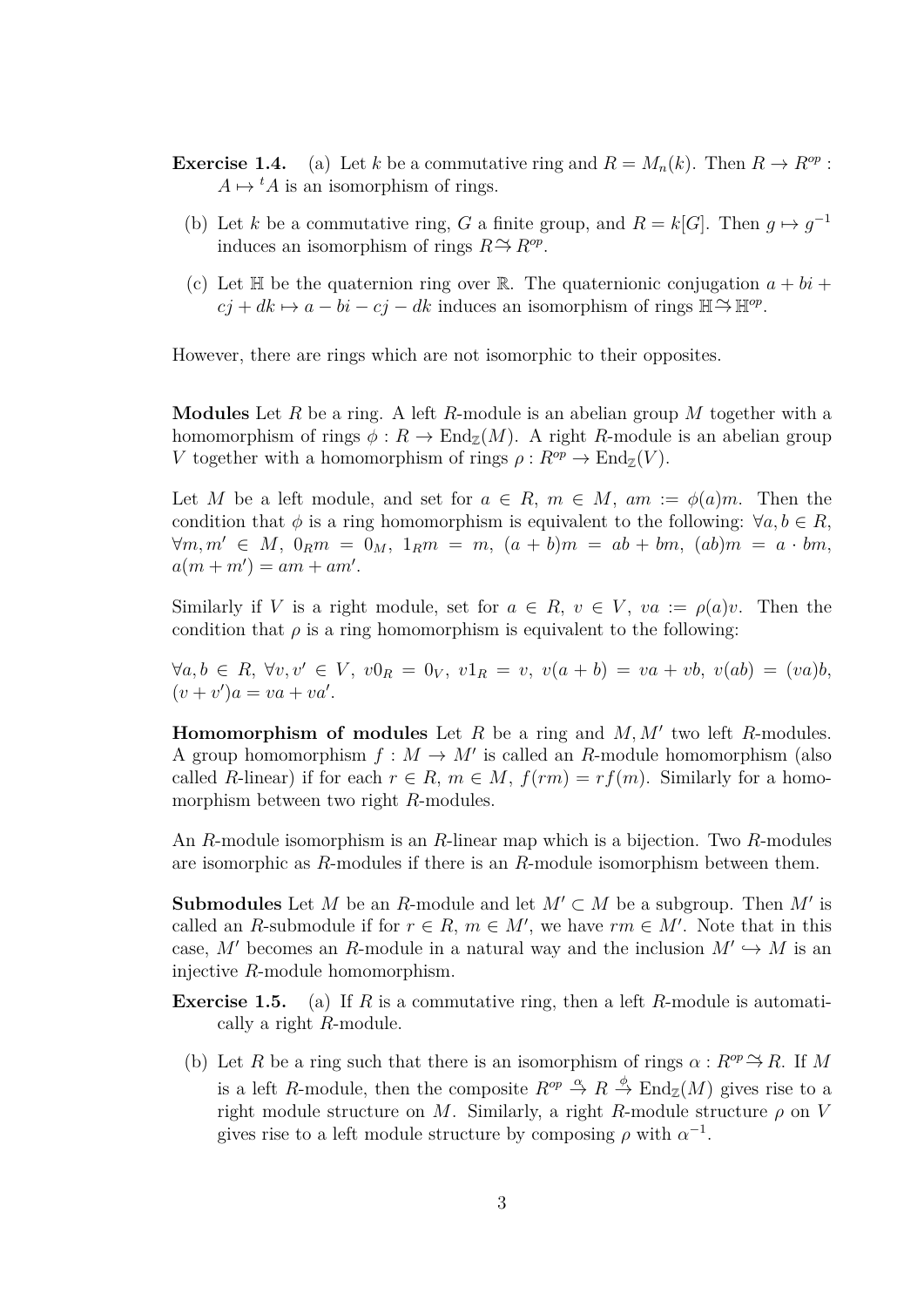- (c) Given an *R*-module homomorphism  $f: E \to M$ , the image  $f(E)$  is a submodule of *M*.
- **Example 1.2.** (a) Let *R* be a ring. Then *R* is automatically a left as well as a right module under *R*. The left (right) *R*-submodules of *R* are precisely the left (right) ideals in *R*.
	- (b) Let *k* be a field and *V* a vector space over *k*. Then *V* is a *k*-module.
	- (c) Any abelian group is a Z-module.
	- (d) The free module. Let *R* be a ring, and consider for any  $n > 0$ , the direct sum  $M = R^{\oplus n}$ . Then *R* acts on *M* on the left naturally as  $a(a_1, \ldots, a_n)$  $(aa_1, \ldots, a a_n)$ . Similarly on the right. Any left (right) *R*-module which is isomorphic to  $R^{\oplus n}$  for some  $n > 0$  is called free of rank = *n*.
	- (e) Let  $f: R \to S$  be a ring homomorphism. Then *S* is a left module under *R* in the following way. Let  $r \in R$ ,  $s \in S$ . Then  $rs := f(r)s$ . Also, *S* is a right module under R by  $sr := sf(r)$ . Therefore every algebra is automatically a (both left and right) module.
	- (f) If *I* is a two ideal in a ring *R*, then the ring  $R/I$  is automatically a (both left and right) module under *R*.
	- (g) Let  $L/k$  be a Galois extension of fields with  $G = Gal(L/k)$ . Then L is naturally a left  $k[G]$  module by  $(\sum_{g \in G} a_g g)x = \sum_{g \in G} a_g g x$ .

**Exercise 1.6.** (a) If *k* is a field, then every *k*-module is free.

- (b) If  $M_i$  is an *R*-module for  $i \in I$ , *I* being a set, then the abelian groups  $\bigoplus_{i \in I} M_i$ and  $\prod_{i \in I} M_i$  are both *R*-modules in a natural way.
- (c) Let  $0 \to M' \stackrel{i}{\to} M \stackrel{p}{\to} M'' \to 0$  be a short exact sequence of *R*-modules (i.e. it is a short exact sequence of abelian groups and all maps are *R*-linear). If  $M \to M''$  has an *R*-linear section *s*, then  $M' \oplus M'' \to M : (x, y) \mapsto x + s(y)$ is an *R*-module isomorphism with an inverse given by  $M \to M' \oplus M'' : z \mapsto$  $(z - sp(z), p(z)).$
- (d) Let  $L/k$  be a Galois extension of fields with  $G = Gal(L/k)$ . Then L is actually a free *k*[*G*]-module of rank 1. (Hint: Normal basis theorem)
- $*(e)$  If *G* is a finite group whose order is invertible in a field *k*, then *k*[*G*] is semisimple in the following sense. Let  $M' \subset M$  be a submodule. Then there is another submodule  $M'' \subset M$  such that  $M = M' \oplus M''$ .
- $*(f)$  Give an example to show the following. Suppose M' and M'' are two Rmodules such that  $M' \oplus M''$  is free. It does not necessarily imply that  $M'$  and  $M''$  are both free.